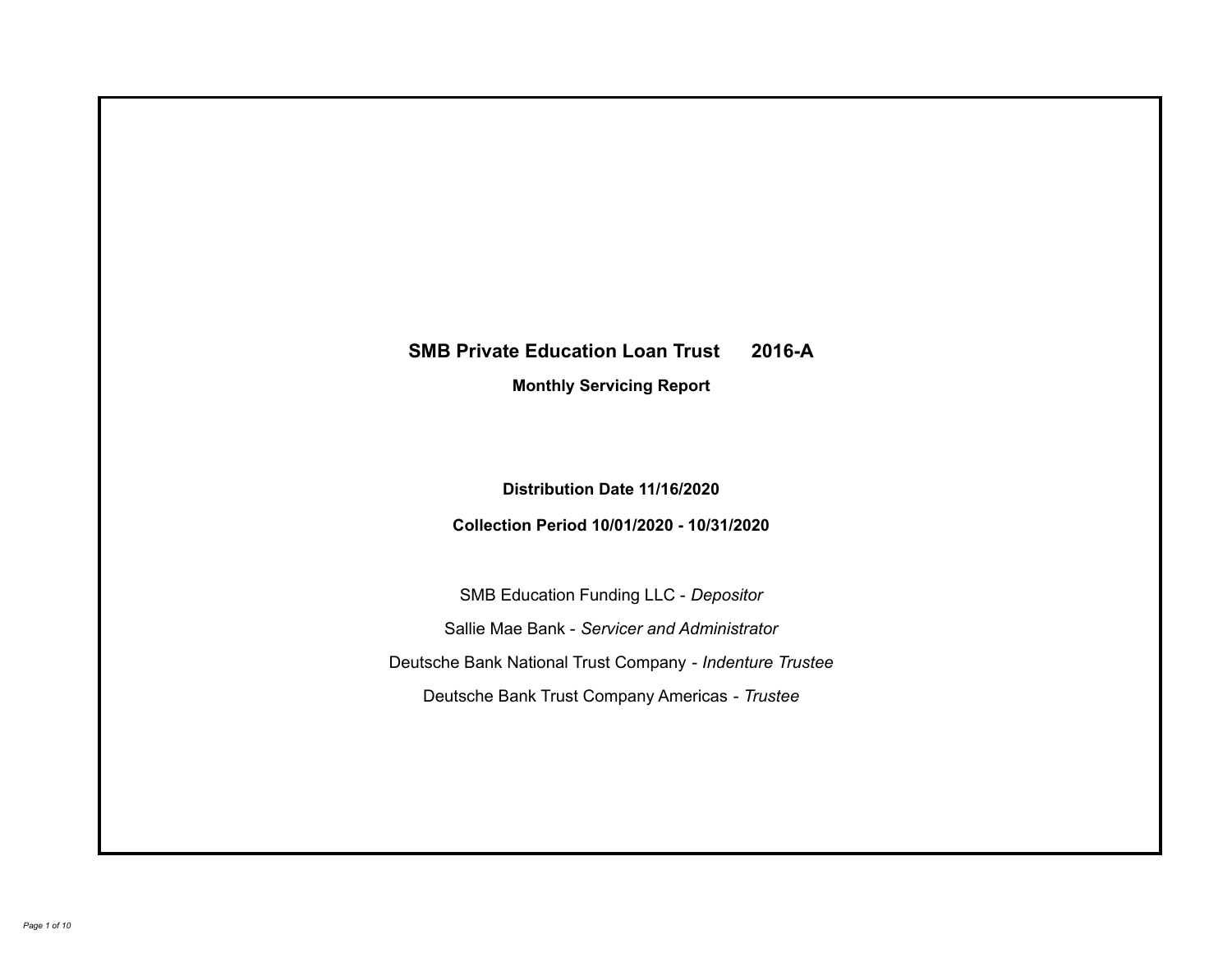| A           | <b>Student Loan Portfolio Characteristics</b> |                                                 | <b>Settlement Date</b><br>05/26/2016 | 09/30/2020            | 10/31/2020            |
|-------------|-----------------------------------------------|-------------------------------------------------|--------------------------------------|-----------------------|-----------------------|
|             | <b>Principal Balance</b>                      |                                                 | \$585,861,635.84                     | \$301,960,125.15      | \$296,155,025.77      |
|             | Interest to be Capitalized Balance            |                                                 | 32,367,510.93                        | 12,746,761.50         | 12,727,762.93         |
|             | Pool Balance                                  |                                                 | \$618,229,146.77                     | \$314,706,886.65      | \$308,882,788.70      |
|             | Weighted Average Coupon (WAC)                 |                                                 |                                      |                       |                       |
|             |                                               | WAC1 (Contractual Interest Rate on the Loan)    | 8.26%                                | 8.35%                 | 8.35%                 |
|             |                                               | WAC2 (Average of Applicable Interest Rate)      | 8.23%                                | 7.80%                 | 7.81%                 |
|             |                                               | WAC3 (Average of Actual Interest Rate)          | 8.16%                                | 7.72%                 | 7.73%                 |
|             | Weighted Average Remaining Term               |                                                 | 134.18                               | 126.70                | 126.97                |
|             | Number of Loans                               |                                                 | 53,959                               | 28,100                | 27,685                |
|             | Number of Borrowers<br>Pool Factor            |                                                 | 52,283                               | 27,116<br>0.509045697 | 26,713<br>0.499625083 |
|             |                                               | Since Issued Total Constant Prepayment Rate (1) |                                      | 9.67%                 | 9.67%                 |
|             |                                               |                                                 |                                      |                       |                       |
| B           | <b>Debt Securities</b>                        | <b>Cusip/Isin</b>                               | 10/15/2020                           |                       | 11/16/2020            |
|             | A <sub>2</sub> A                              | 78449FAB7                                       | \$105,466,678.70                     |                       | \$102,941,799.88      |
|             | A <sub>2</sub> B                              | 78449FAC5                                       | \$64,828,141.95                      |                       | \$63,276,152.21       |
|             | В                                             | 78449FAD3                                       | \$50,000,000.00                      |                       | \$50,000,000.00       |
|             |                                               |                                                 |                                      |                       |                       |
| $\mathsf C$ | <b>Certificates</b>                           | <b>Cusip/Isin</b>                               | 10/15/2020                           |                       | 11/16/2020            |
|             | Residual                                      | 78449F101                                       | \$100,000.00                         |                       | \$100,000.00          |
|             |                                               |                                                 |                                      |                       |                       |
| D           | <b>Account Balances</b>                       |                                                 | 10/15/2020                           |                       | 11/16/2020            |
|             | Reserve Account Balance                       |                                                 | \$1,557,854.00                       |                       | \$1,557,854.00        |
|             |                                               |                                                 |                                      |                       |                       |
| E           | <b>Asset / Liability</b>                      |                                                 | 10/15/2020                           |                       | 11/16/2020            |
|             | Overcollateralization Percentage              |                                                 | 30.00%                               |                       | 30.00%                |
|             | Specified Overcollateralization Amount        |                                                 | \$94,412,066.00                      |                       | \$92,664,836.61       |
|             | Actual Overcollateralization Amount           |                                                 | \$94,412,066.00                      |                       | \$92,664,836.61       |

(1) For additional information, see 'Since Issued CPR Methodology' found on page 11 of this report.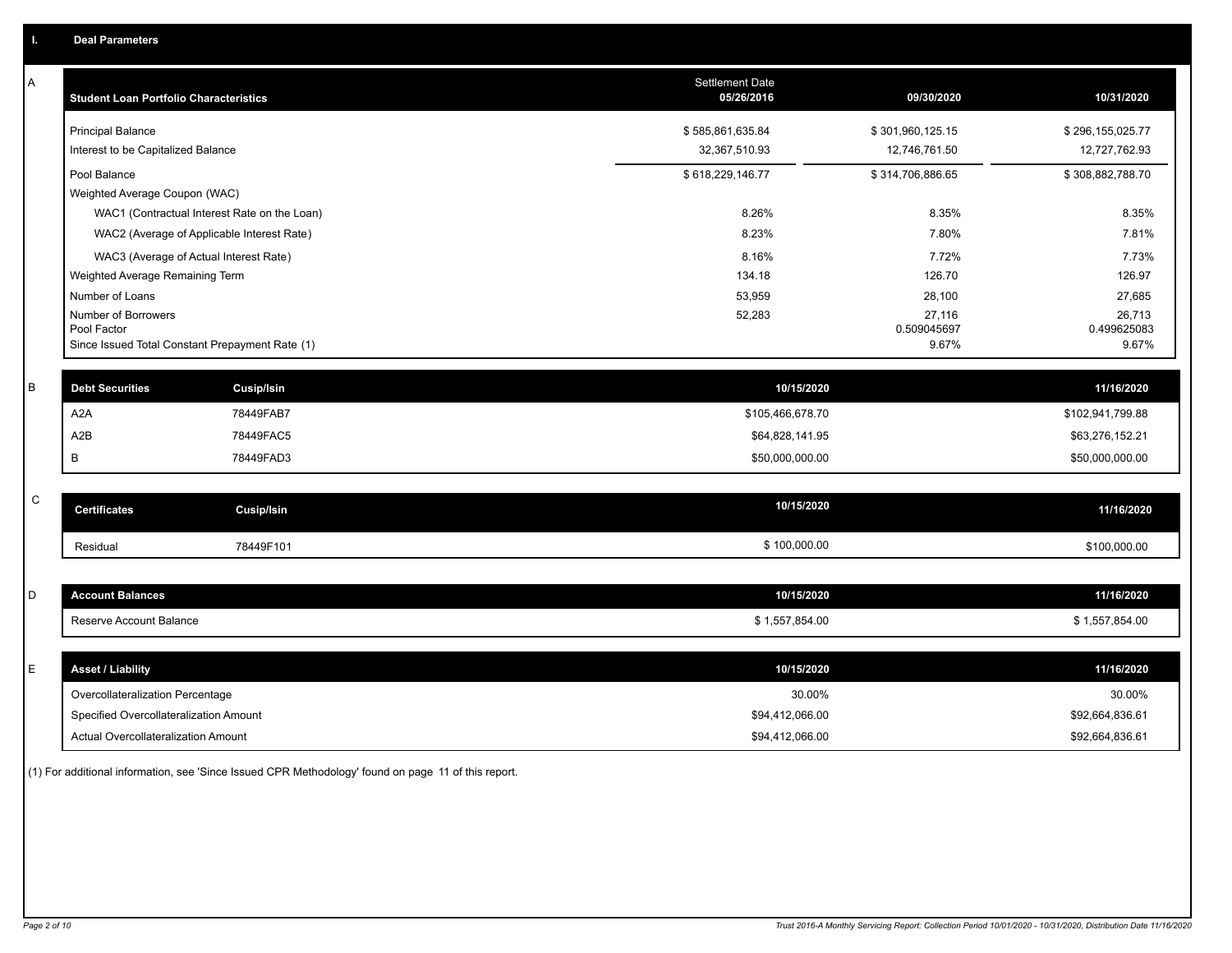# **II. 2016-A Trust Activity 10/01/2020 through 10/31/2020**

| <b>Borrower Principal</b><br>5,626,630.39<br>0.00<br><b>Consolidation Activity Principal</b><br>0.00<br>Seller Principal Reimbursement<br>0.00<br>Servicer Principal Reimbursement<br>0.00<br>Delinquent Principal Purchases by Servicer<br><b>Other Principal Deposits</b><br>40,979.81 |  |
|------------------------------------------------------------------------------------------------------------------------------------------------------------------------------------------------------------------------------------------------------------------------------------------|--|
|                                                                                                                                                                                                                                                                                          |  |
|                                                                                                                                                                                                                                                                                          |  |
|                                                                                                                                                                                                                                                                                          |  |
|                                                                                                                                                                                                                                                                                          |  |
|                                                                                                                                                                                                                                                                                          |  |
|                                                                                                                                                                                                                                                                                          |  |
| \$5,667,610.20<br><b>Total Principal Receipts</b>                                                                                                                                                                                                                                        |  |
| B<br><b>Student Loan Interest Receipts</b>                                                                                                                                                                                                                                               |  |
| <b>Borrower Interest</b><br>1,607,919.62                                                                                                                                                                                                                                                 |  |
| 0.00<br><b>Consolidation Activity Interest</b>                                                                                                                                                                                                                                           |  |
| 0.00<br>Seller Interest Reimbursement                                                                                                                                                                                                                                                    |  |
| 0.00<br>Servicer Interest Reimbursement                                                                                                                                                                                                                                                  |  |
| 0.00<br>Delinquent Interest Purchases by Servicer                                                                                                                                                                                                                                        |  |
| 829.22<br>Other Interest Deposits                                                                                                                                                                                                                                                        |  |
| \$1,608,748.84<br><b>Total Interest Receipts</b>                                                                                                                                                                                                                                         |  |
| C<br><b>Recoveries on Realized Losses</b><br>\$24,412.85                                                                                                                                                                                                                                 |  |
| \$133.10<br>D<br><b>Investment Income</b>                                                                                                                                                                                                                                                |  |
| Е<br><b>Funds Borrowed from Next Collection Period</b><br>\$0.00                                                                                                                                                                                                                         |  |
| F<br>\$0.00<br><b>Funds Repaid from Prior Collection Period</b>                                                                                                                                                                                                                          |  |
| G<br>Loan Sale or Purchase Proceeds<br>\$0.00                                                                                                                                                                                                                                            |  |
| \$0.00<br>H<br>Initial Deposits to Distribution Account                                                                                                                                                                                                                                  |  |
| <b>Excess Transferred from Other Accounts</b><br>\$0.00                                                                                                                                                                                                                                  |  |
| <b>Borrower Benefit Reimbursements</b><br>\$0.00<br>J                                                                                                                                                                                                                                    |  |
| \$0.00<br>Κ<br><b>Other Deposits</b>                                                                                                                                                                                                                                                     |  |
| L<br><b>Other Fees Collected</b><br>\$0.00                                                                                                                                                                                                                                               |  |
| M<br><b>AVAILABLE FUNDS</b><br>\$7,300,904.99                                                                                                                                                                                                                                            |  |
| N<br>Non-Cash Principal Activity During Collection Period<br>\$(137,489.18)                                                                                                                                                                                                              |  |
| Aggregate Purchased Amounts by the Depositor, Servicer or Seller<br>O<br>\$41,809.03                                                                                                                                                                                                     |  |
| P<br>\$0.00<br>Aggregate Loan Substitutions                                                                                                                                                                                                                                              |  |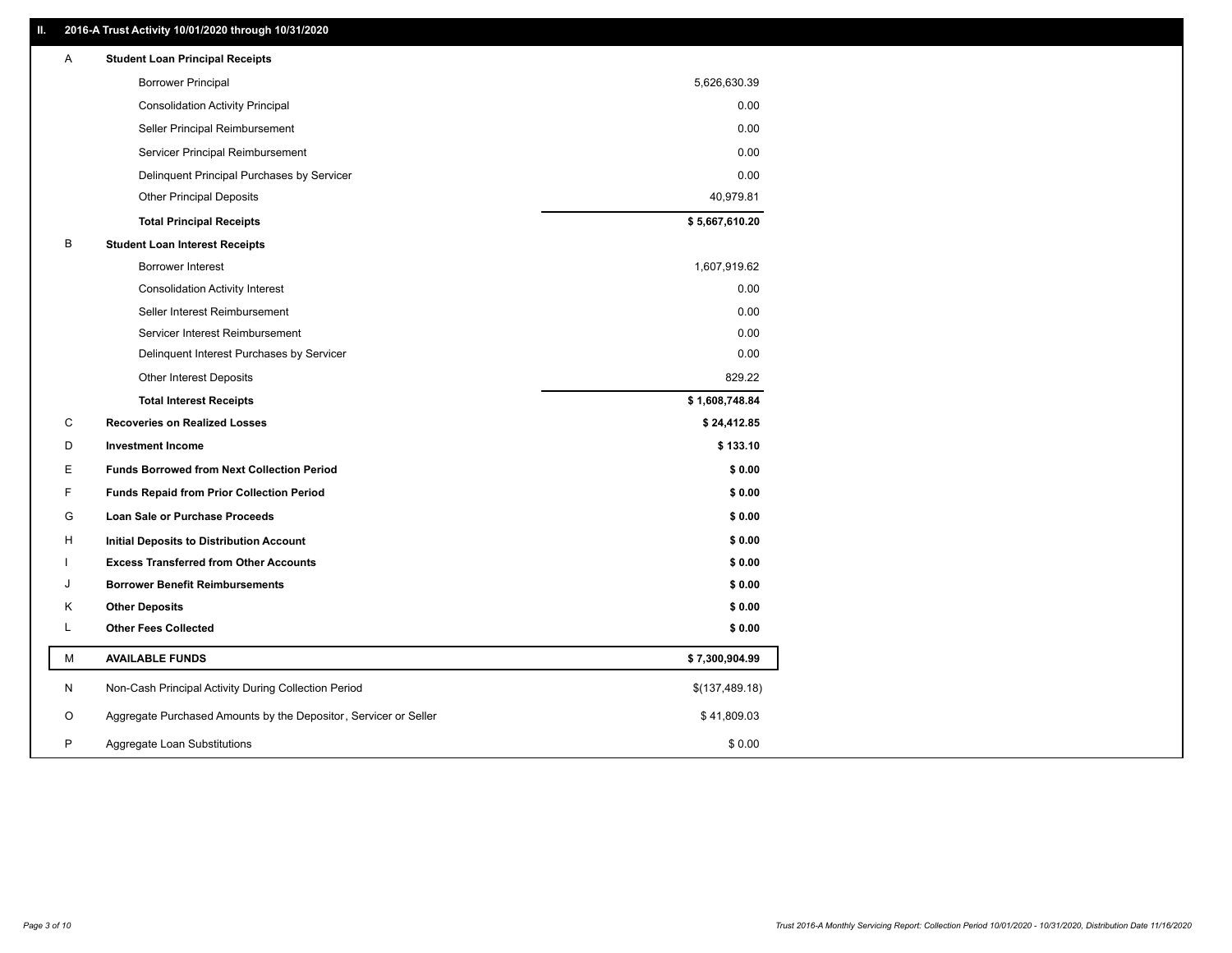|                   | <b>Loans by Repayment Status</b> |                          |            |                                                                  |                |                            |                          |         |                                                                  |                |                            |
|-------------------|----------------------------------|--------------------------|------------|------------------------------------------------------------------|----------------|----------------------------|--------------------------|---------|------------------------------------------------------------------|----------------|----------------------------|
|                   |                                  |                          | 10/31/2020 |                                                                  |                | 09/30/2020                 |                          |         |                                                                  |                |                            |
|                   |                                  | <b>Wtd Avg</b><br>Coupon | # Loans    | <b>Principal and</b><br><b>Interest Accrued</b><br>to Capitalize | % of Principal | % of Loans in<br>Repay (1) | <b>Wtd Avg</b><br>Coupon | # Loans | <b>Principal and</b><br><b>Interest Accrued</b><br>to Capitalize | % of Principal | % of Loans in<br>Repay (1) |
| INTERIM:          | IN SCHOOL                        | 8.90%                    | 752        | \$12,547,427.48                                                  | 4.062%         | $-$ %                      | 8.89%                    | 743     | \$12,424,223.55                                                  | 3.948%         | $-$ %                      |
|                   | GRACE                            | 8.80%                    | 401        | \$6,944,114.36                                                   | 2.248%         | $-$ %                      | 8.83%                    | 429     | \$7,330,462.80                                                   | 2.329%         | $-$ %                      |
|                   | <b>DEFERMENT</b>                 | 8.56%                    | 1,841      | \$24,814,555.62                                                  | 8.034%         | $-$ %                      | 8.50%                    | 1,756   | \$23,683,802.64                                                  | 7.526%         | $-$ %                      |
| <b>REPAYMENT:</b> | <b>CURRENT</b>                   | 7.53%                    | 23,036     | \$241,879,633.10                                                 | 78.308%        | 91.421%                    | 7.52%                    | 23,300  | \$244,676,456.19                                                 | 77.747%        | 90.197%                    |
|                   | 31-60 DAYS DELINQUENT            | 7.87%                    | 391        | \$5,511,575.85                                                   | 1.784%         | 2.083%                     | 7.85%                    | 473     | \$6,184,481.57                                                   | 1.965%         | 2.280%                     |
|                   | 61-90 DAYS DELINQUENT            | 7.71%                    | 233        | \$3,315,358.83                                                   | 1.073%         | 1.253%                     | 8.19%                    | 235     | \$3,684,436.93                                                   | 1.171%         | 1.358%                     |
|                   | > 90 DAYS DELINQUENT             | 8.63%                    | 115        | \$1,652,373.17                                                   | 0.535%         | 0.625%                     | 8.67%                    | 117     | \$1,718,947.32                                                   | 0.546%         | 0.634%                     |
|                   | <b>FORBEARANCE</b>               | 7.96%                    | 916        | \$12,217,750.29                                                  | 3.955%         | 4.618%                     | 7.97%                    | 1,047   | \$15,004,075.65                                                  | 4.768%         | 5.531%                     |
| <b>TOTAL</b>      |                                  |                          | 27,685     | \$308,882,788.70                                                 | 100.00%        | 100.00%                    |                          | 28,100  | \$314,706,886.65                                                 | 100.00%        | 100.00%                    |

Percentages may not total 100% due to rounding  $\star$ 

1 Loans classified in "Repayment" include any loan for which interim interest only, \$25 fixed payments or full principal and interest payments are due.

|                         |                                                                                                                                                                                | <b>Loans by Borrower Status</b> |            |                                                           |                |                                |                          |         |                                                                  |                |                                |
|-------------------------|--------------------------------------------------------------------------------------------------------------------------------------------------------------------------------|---------------------------------|------------|-----------------------------------------------------------|----------------|--------------------------------|--------------------------|---------|------------------------------------------------------------------|----------------|--------------------------------|
|                         |                                                                                                                                                                                |                                 | 10/31/2020 |                                                           |                | 09/30/2020                     |                          |         |                                                                  |                |                                |
|                         |                                                                                                                                                                                | <b>Wtd Avg</b><br>Coupon        | # Loans    | Principal and<br><b>Interest Accrued</b><br>to Capitalize | % of Principal | % of Loans in<br>P&I Repay (2) | <b>Wtd Avg</b><br>Coupon | # Loans | <b>Principal and</b><br><b>Interest Accrued</b><br>to Capitalize | % of Principal | % of Loans in<br>P&I Repay (2) |
| INTERIM:                | IN SCHOOL                                                                                                                                                                      | 8.55%                           | 1,447      | \$22,909,980.59                                           | 7.417%         | $-$ %                          | 8.54%                    | 1,431   | \$22,613,898.85                                                  | 7.186%         | $-$ %                          |
|                         | GRACE                                                                                                                                                                          | 8.50%                           | 786        | \$12,725,649.19                                           | 4.120%         | $-$ %                          | 8.49%                    | 843     | \$13,749,426.87                                                  | 4.369%         | $-$ %                          |
|                         | <b>DEFERMENT</b>                                                                                                                                                               | 8.18%                           | 3,536      | \$46,752,530.26                                           | 15.136%        | $-$ %                          | 8.12%                    | 3,354   | \$44,380,202.68                                                  | 14.102%        | $-$ %                          |
| P&I REPAYMENT:          | <b>CURRENT</b>                                                                                                                                                                 | 7.46%                           | 20,283     | \$204,062,035.67                                          | 66.065%        | 90.096%                        | 7.46%                    | 20,632  | \$207,763,993.46                                                 | 66.018%        | 88.802%                        |
|                         | 31-60 DAYS DELINQUENT                                                                                                                                                          | 7.85%                           | 376        | \$5,323,825.11                                            | 1.724%         | 2.351%                         | 7.86%                    | 450     | \$5,861,542.29                                                   | 1.863%         | 2.505%                         |
|                         | 61-90 DAYS DELINQUENT                                                                                                                                                          | 7.71%                           | 228        | \$3,249,183.87                                            | 1.052%         | 1.435%                         | 8.18%                    | 228     | \$3,632,655.11                                                   | 1.154%         | 1.553%                         |
|                         | > 90 DAYS DELINQUENT                                                                                                                                                           | 8.62%                           | 113        | \$1,641,833.72                                            | 0.532%         | 0.725%                         | 8.69%                    | 115     | \$1,701,091.74                                                   | 0.541%         | 0.727%                         |
|                         | FORBEARANCE                                                                                                                                                                    | 7.96%                           | 916        | \$12,217,750.29                                           | 3.955%         | 5.394%                         | 7.97%                    | 1,047   | \$15,004,075.65                                                  | 4.768%         | 6.413%                         |
| <b>TOTAL</b><br>$\star$ | Percentages may not total 100% due to rounding<br>2 Loans classified in "P&I Repayment" includes only those loans for which scheduled principal and interest payments are due. |                                 | 27,685     | \$308,882,788.70                                          | 100.00%        | 100.00%                        |                          | 28,100  | \$314,706,886.65                                                 | 100.00%        | 100.00%                        |

WAC reflects WAC3 To conform with company standard reporting these sections now include Princial and Interest Accrued to Capitalize .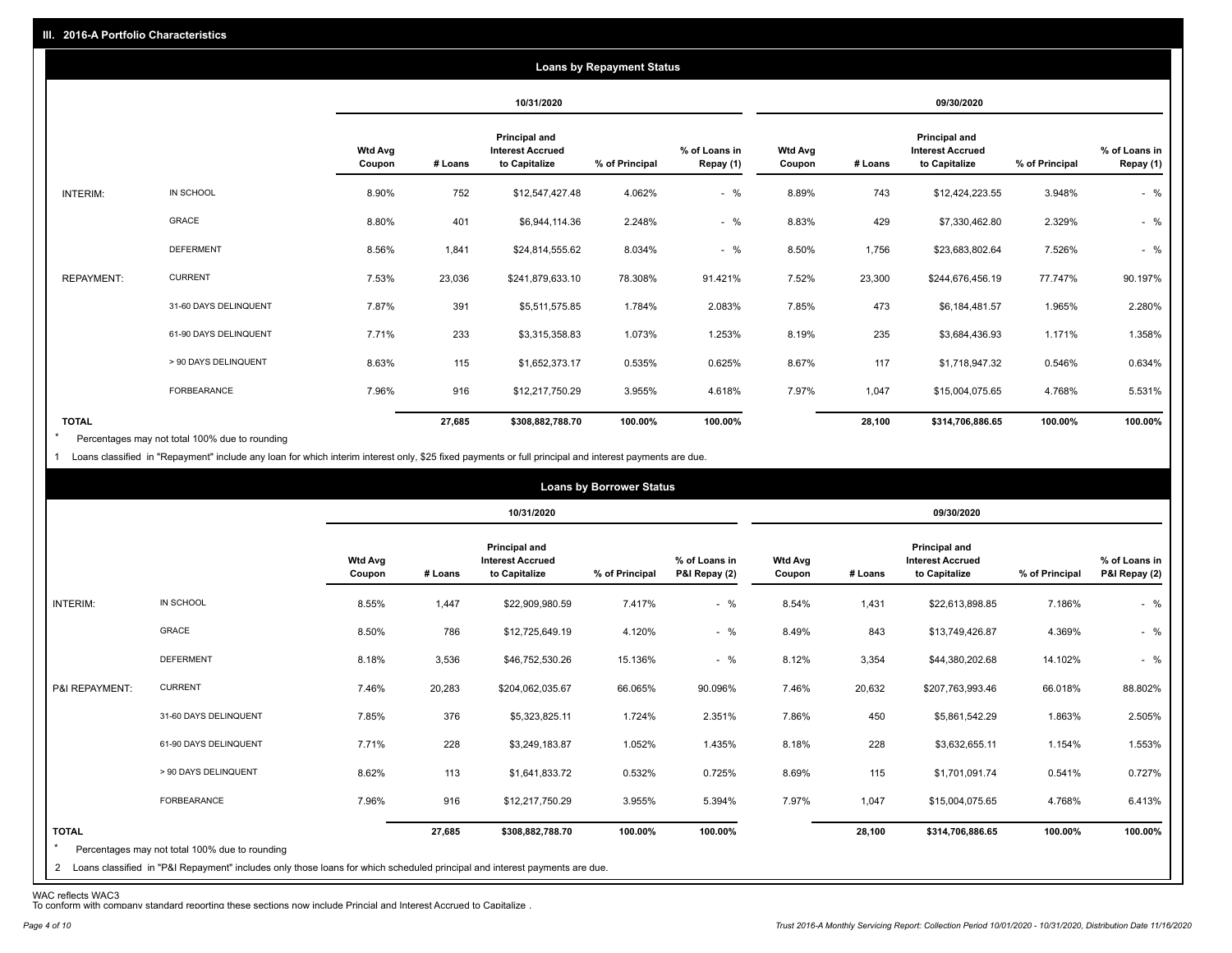|                                                                                                  | 10/31/2020       | 9/30/2020        |  |
|--------------------------------------------------------------------------------------------------|------------------|------------------|--|
| Pool Balance                                                                                     | \$308,882,788.70 | \$314,706,886.65 |  |
| Total # Loans                                                                                    | 27,685           | 28,100           |  |
| Total # Borrowers                                                                                | 26,713           | 27,116           |  |
| Weighted Average Coupon                                                                          | 7.81%            | 7.80%            |  |
| Weighted Average Remaining Term                                                                  | 126.97           | 126.70           |  |
| Percent of Pool - Cosigned                                                                       | 93.1%            | 93.1%            |  |
| Percent of Pool - Non Cosigned                                                                   | 6.9%             | 6.9%             |  |
| Borrower Interest Accrued for Period                                                             | \$1,943,885.23   | \$1,914,257.15   |  |
| Outstanding Borrower Interest Accrued                                                            | \$15,715,510.21  | \$15,910,075.22  |  |
| Gross Principal Realized Loss - Periodic *                                                       | \$618,053.68     | \$440,031.98     |  |
| Gross Principal Realized Loss - Cumulative *                                                     | \$22,724,401.93  | \$22,106,348.25  |  |
| Recoveries on Realized Losses - Periodic                                                         | \$24,412.85      | \$41,015.94      |  |
| Recoveries on Realized Losses - Cumulative                                                       | \$3,408,540.86   | \$3,384,128.01   |  |
| Net Losses - Periodic                                                                            | \$593,640.83     | \$399,016.04     |  |
| Net Losses - Cumulative                                                                          | \$19,315,861.07  | \$18,722,220.24  |  |
| Non-Cash Principal Activity - Capitalized Interest                                               | \$484,863.84     | \$405,267.46     |  |
| Since Issued Total Constant Prepayment Rate (CPR) (1)                                            | 9.67%            | 9.67%            |  |
| Loan Substitutions                                                                               | \$0.00           | \$0.00           |  |
| <b>Cumulative Loan Substitutions</b>                                                             | \$0.00           | \$0.00           |  |
| <b>Unpaid Servicing Fees</b>                                                                     | \$0.00           | \$0.00           |  |
| <b>Unpaid Administration Fees</b>                                                                | \$0.00           | \$0.00           |  |
| <b>Unpaid Carryover Servicing Fees</b>                                                           | \$0.00           | \$0.00           |  |
| Note Interest Shortfall                                                                          | \$0.00           | \$0.00           |  |
| Loans in Modification                                                                            | \$27,344,820.36  | \$27,554,921.73  |  |
| % of Loans in Modification as a % of Loans in Repayment (P&I)                                    | 12.76%           | 12.58%           |  |
|                                                                                                  |                  |                  |  |
| % Annualized Gross Principal Realized Loss - Periodic as a %<br>of Loans in Repayment (P&I) * 12 | 3.46%            | 2.41%            |  |
| % Gross Principal Realized Loss - Cumulative as a % of                                           |                  |                  |  |
| Original Pool Balance                                                                            | 3.68%            | 3.58%            |  |
|                                                                                                  |                  |                  |  |
|                                                                                                  |                  |                  |  |

\* In accordance with the Servicer's current policies and procedures, after September 1, 2017 loans subject to bankruptcy claims generally will not be reported as a charged- off unless and until they are delinquent for 120

(1) For additional information, see 'Since Issued CPR Methodology' found on page 11 of this report.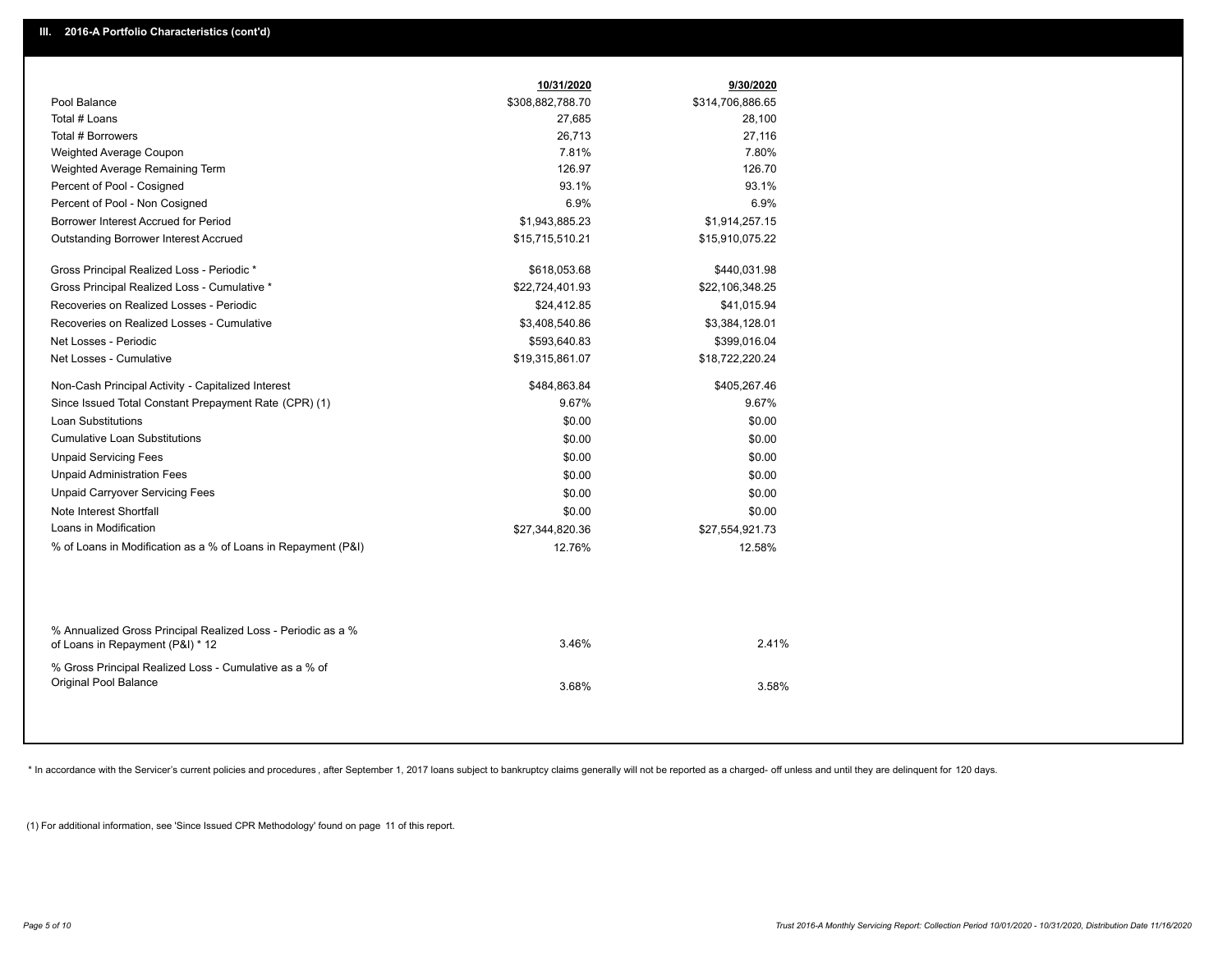#### **Loan Program**  A

|                                    | Weighted<br><b>Average Coupon</b> | # LOANS | <b>\$ AMOUNT</b> | $%$ *    |
|------------------------------------|-----------------------------------|---------|------------------|----------|
| - Smart Option Interest-Only Loans | 6.73%                             | 5,852   | \$44,483,866.13  | 14.402%  |
| - Smart Option Fixed Pay Loans     | 7.75%                             | 7,442   | \$99,479,654.39  | 32.206%  |
| - Smart Option Deferred Loans      | 7.98%                             | 14.391  | \$164,919,268.18 | 53.392%  |
| - Other Loan Programs              | $0.00\%$                          | 0       | \$0.00           | 0.000%   |
| <b>Total</b>                       | 7.73%                             | 27,685  | \$308,882,788.70 | 100.000% |

\* Percentages may not total 100% due to rounding

B

C

**Index Type**

|                       | Weighted<br><b>Average Coupon</b> | # LOANS  | <b>\$ AMOUNT</b> | $%$ *    |
|-----------------------|-----------------------------------|----------|------------------|----------|
| - Fixed Rate Loans    | 7.68%                             | 6,001    | \$77,718,503.74  | 25.161%  |
| - LIBOR Indexed Loans | 7.74%                             | 21,684   | \$231,164,284.96 | 74.839%  |
| - Other Index Rates   | $0.00\%$                          | $\Omega$ | \$0.00           | 0.000%   |
| Total                 | 7.73%                             | 27,685   | \$308,882,788.70 | 100.000% |

\* Percentages may not total 100% due to rounding

# **Weighted Average Recent FICO**

| $0 - 639$          | 2,089  | \$25,046,209.43  | 8.109%    |
|--------------------|--------|------------------|-----------|
| 640 - 669          | 1,835  | \$20,552,246.24  | 6.654%    |
| 670 - 699          | 2,842  | \$31,422,340.44  | 10.173%   |
| 700 - 739          | 5,731  | \$66,745,561.50  | 21.609%   |
| $740 +$            | 15,188 | \$165,116,431.09 | 53.456%   |
| N/A <sup>(1)</sup> | 0      | \$0.00           | $0.000\%$ |
| <b>Total</b>       | 27,685 | \$308,882,788.70 | 100.000%  |

WAC reflects WAC3

To conform with company standard reporting these sections now include Princial and Interest Accrued to Capitalize .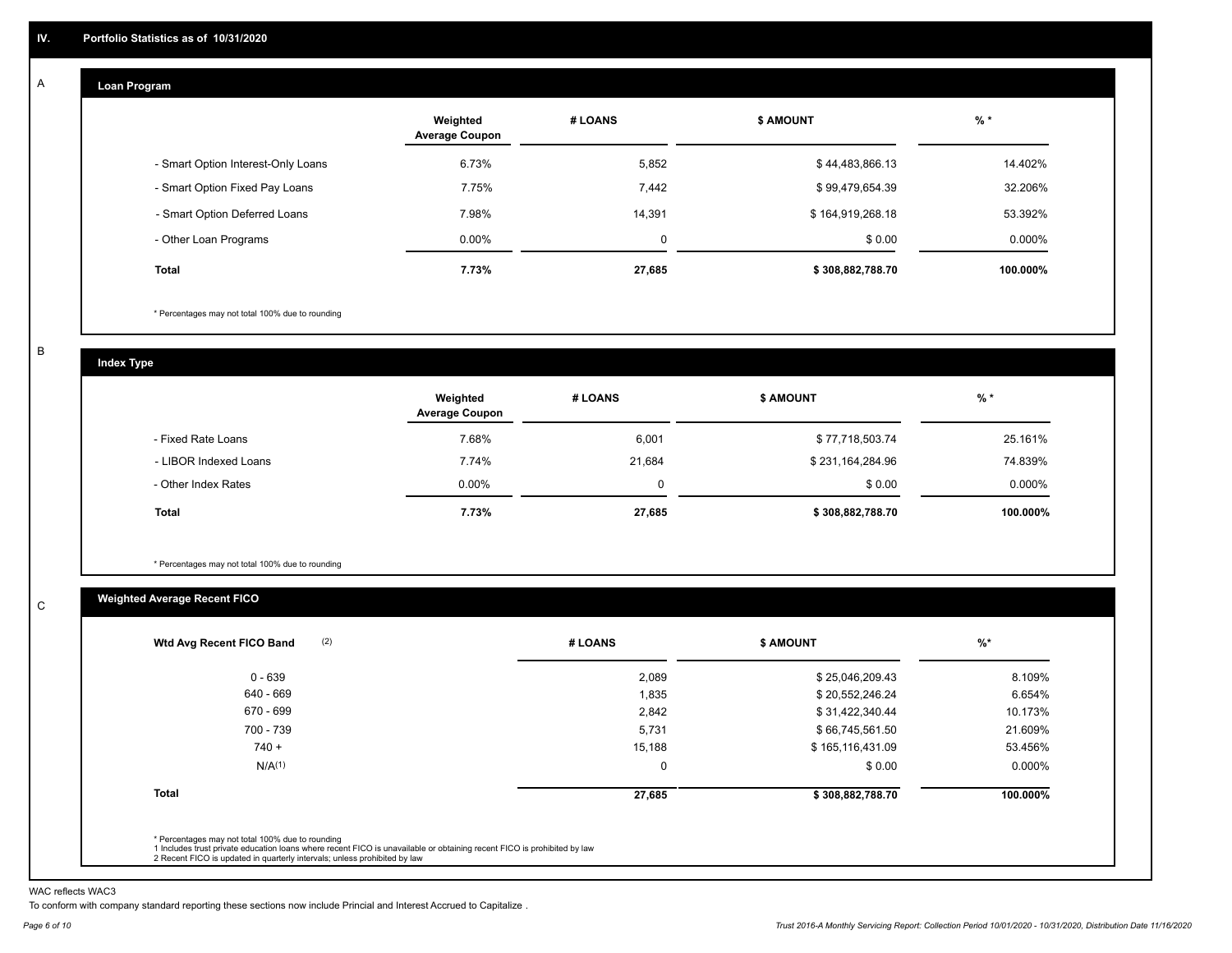| ۷. | 2016-A Reserve Account, Principal Distribution, and R-2 Certificate Calculations        |                  |
|----|-----------------------------------------------------------------------------------------|------------------|
| А. | <b>Reserve Account</b>                                                                  |                  |
|    | Specified Reserve Account Balance                                                       | \$1,557,854.00   |
|    | Actual Reserve Account Balance                                                          | \$1,557,854.00   |
| В. | <b>Principal Distribution Amount</b>                                                    |                  |
|    | Class A Notes Outstanding<br>i.                                                         | \$170,294,820.65 |
|    | Pool Balance<br>ii.                                                                     | \$308,882,788.70 |
|    | First Priority Principal Distribution Amount (i - ii)<br>iii.                           | \$0.00           |
|    | Class A and B Notes Outstanding<br>iv.                                                  | \$220,294,820.65 |
|    | First Priority Principal Distribution Amount<br>٧.                                      | \$0.00           |
|    | Pool Balance<br>vi.                                                                     | \$308,882,788.70 |
|    | Specified Overcollateralization Amount<br>vii.                                          | \$92,664,836.61  |
|    | Regular Principal Distribution Amount (if (iv > 0, (iv - v) - (vi - vii))<br>viii.      | \$4,076,868.56   |
|    | Pool Balance<br>ix.                                                                     | \$308,882,788.70 |
|    | 10% of Initial Pool Balance<br>х.                                                       | \$61,822,914.68  |
|    | First Priority Principal Distribution Amount<br>xi.                                     | \$0.00           |
|    | Regular Principal Distribution Amount<br>xii.                                           | \$4,076,868.56   |
|    | Available Funds (after payment of waterfall items A through I)<br>xiii.                 | \$2,550,767.70   |
|    | Additional Principal Distribution Amount (if(vi <= x,min(xiii, vi - xi - xii)))<br>xiv. | \$0.00           |
| C. | R-2 Certificate                                                                         |                  |
|    | <b>Previous Notional Balance</b>                                                        | \$37,490,591.00  |
|    | Shortfall of Principal                                                                  | \$0.00           |
|    | Shortfall of Interest                                                                   | \$0.00           |
|    | <b>Current Notional Balance</b>                                                         | \$37,490,591.00  |
|    | Excess Distribution Allocated (1)                                                       | \$719,323.68     |
|    |                                                                                         |                  |
|    |                                                                                         |                  |

1. Until the notional amount of the R-2 Certificate is reduced to zero and if there is excess cash through the distribution available it will be distributed to the R-2 Certificate, otherwise the amount will be zero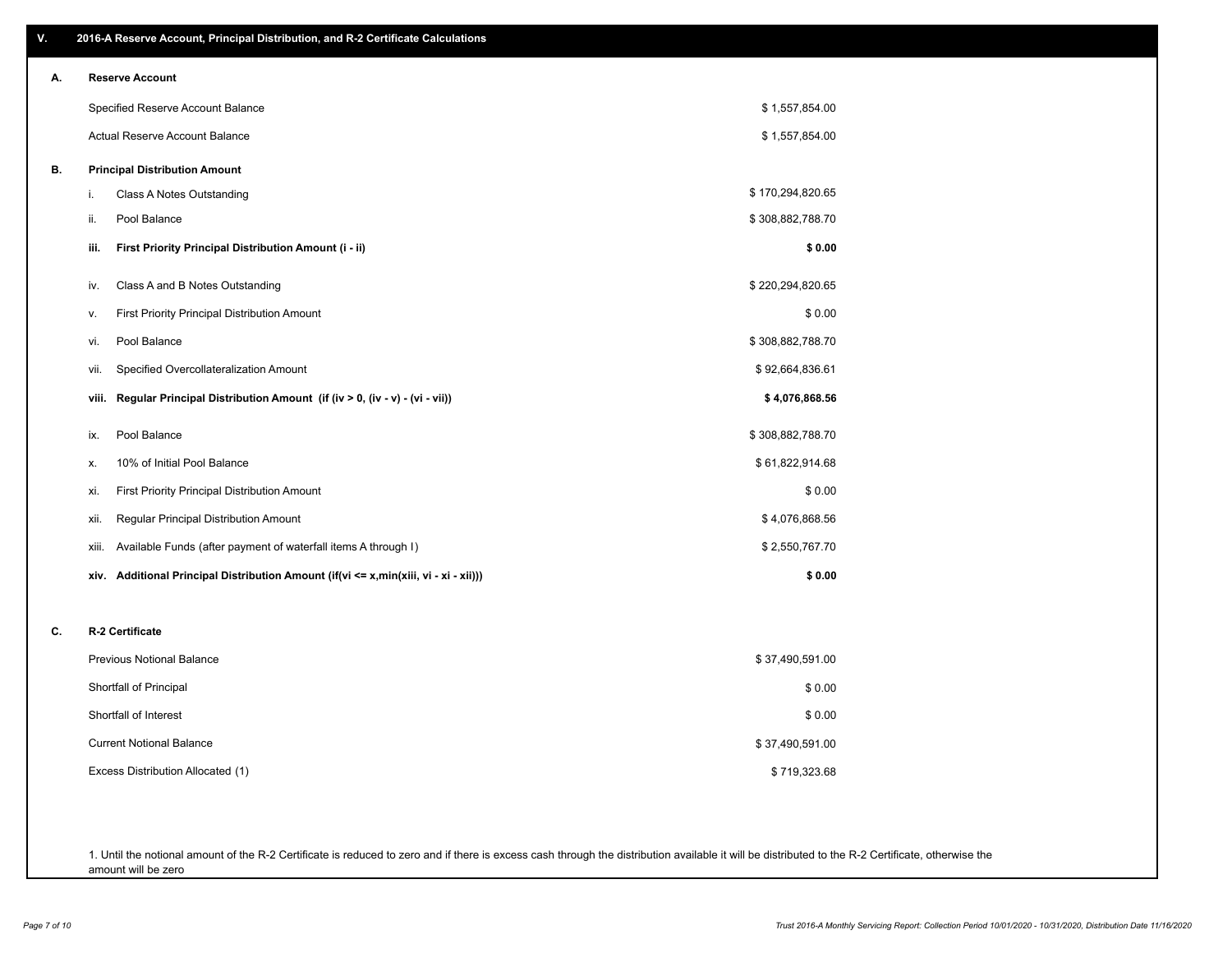|                                                               | Paid           | <b>Funds Balance</b> |
|---------------------------------------------------------------|----------------|----------------------|
| <b>Total Available Funds</b>                                  |                | \$7,300,904.99       |
| <b>Trustee Fees</b><br>A                                      | \$13,125.00    | \$7,287,779.99       |
| В<br><b>Servicing Fees</b>                                    | \$201,817.00   | \$7,085,962.99       |
| C<br>i. Administration Fees                                   | \$8,333.00     | \$7,077,629.99       |
| ii. Unreimbursed Administrator Advances plus any Unpaid       | \$0.00         | \$7,077,629.99       |
| D<br><b>Class A Noteholders Interest Distribution Amount</b>  | \$332,287.95   | \$6,745,342.04       |
| Е<br>First Priority Principal Payment                         | \$0.00         | \$6,745,342.04       |
| F.<br><b>Class B Noteholders Interest Distribution Amount</b> | \$117,705.78   | \$6,627,636.26       |
| Reinstatement Reserve Account<br>G                            | \$0.00         | \$6,627,636.26       |
| H<br><b>Regular Principal Distribution</b>                    | \$4,076,868.56 | \$2,550,767.70       |
| <b>Carryover Servicing Fees</b>                               | \$0.00         | \$2,550,767.70       |
| Additional Principal Distribution Amount<br>J                 | \$0.00         | \$2,550,767.70       |
| Unpaid Expenses of Trustee<br>Κ                               | \$0.00         | \$2,550,767.70       |
| Unpaid Expenses of Administrator<br>L                         | \$0.00         | \$2,550,767.70       |
| M<br>i. Remaining Funds to the R-1 Certificateholder(s)       | \$1,831,444.02 | \$719,323.68         |
| ii. Remaining Funds to the R-2 Certificateholder(s)           | \$719,323.68   | \$0.00               |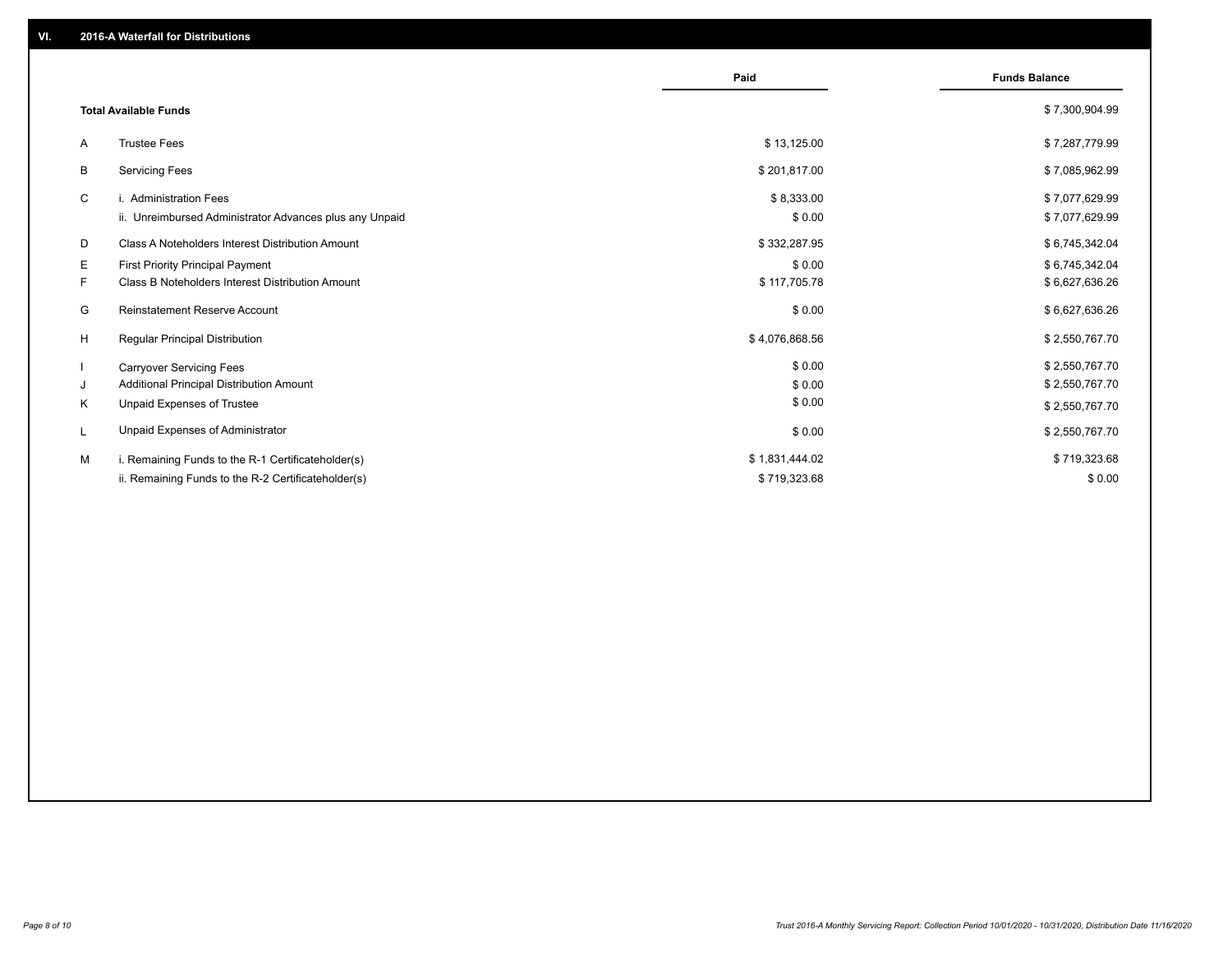# Ending Balance Factor Paydown Factor 0.011582013 0.011582013 0.000000000 Ending Principal Balance \$ 102,941,799.88 \$63,276,152.21 \$63,276,152.21 \$50,000,000.00 Principal Paid \$2,524,878.82 \$ 1,551,989.74 \$ - Interest Shortfall \$ - \$ - \$ - Interest Paid \$ 237,300.03 \$ 94,987.92 \$ 117,705.78 Total Interest Due \$ 237,300.03 \$ 94,987.92 \$ 117,705.78 Interest Shortfall from Prior Period Plus Accrued Interest \$ - \$ - \$ - Current Interest Due \$ 237,300.03 \$ 94,987.92 \$ 117,705.78 Accrued Interest Factor 0.002250000 0.001465227 0.002354116 Interest Rate\* 2.70000% 1.64838% 2.64838% Daycount Fraction 0.08333333 0.08888889 0.08888889 Accrual Period End 11/15/2020 11/16/2020 11/16/2020 Accrual Period Begin 20115/2020 20 10/15/2020 10/15/2020 10/15/2020 10/15/2020 10/15/2020 10/15/2020 10/15/2020 Record Date (Days Prior to Distribution) 1 1 NEW YORK BUSINESS DAY 1 NEW YORK BUSINESS DAY 1 NEW YORK BUSINESS DAY Spread/Fixed Rate 2.70% 1.50% 2.50% Index FIXED LIBOR LIBOR Beginning Balance \$ 50,000,000.00 \$ \$ 50,000,000.00 \$ \$ 105,466,678.70 \$ \$ 64,828,141.95 \$ \$ 50,000,000.00 \$ \$ Cusip/Isin 78449FAB7 78449FAC5 78449FAD3 **A2A A2B B** 0.472210091 0.472210091 1.000000000 **Distribution Amounts**

\* Pay rates for Current Distribution. For the interest rates applicable to the next distribution date, please see https://www.salliemae.com/about/investors/data/SMBabrate.txt.

**VII. 2016-A Distributions**